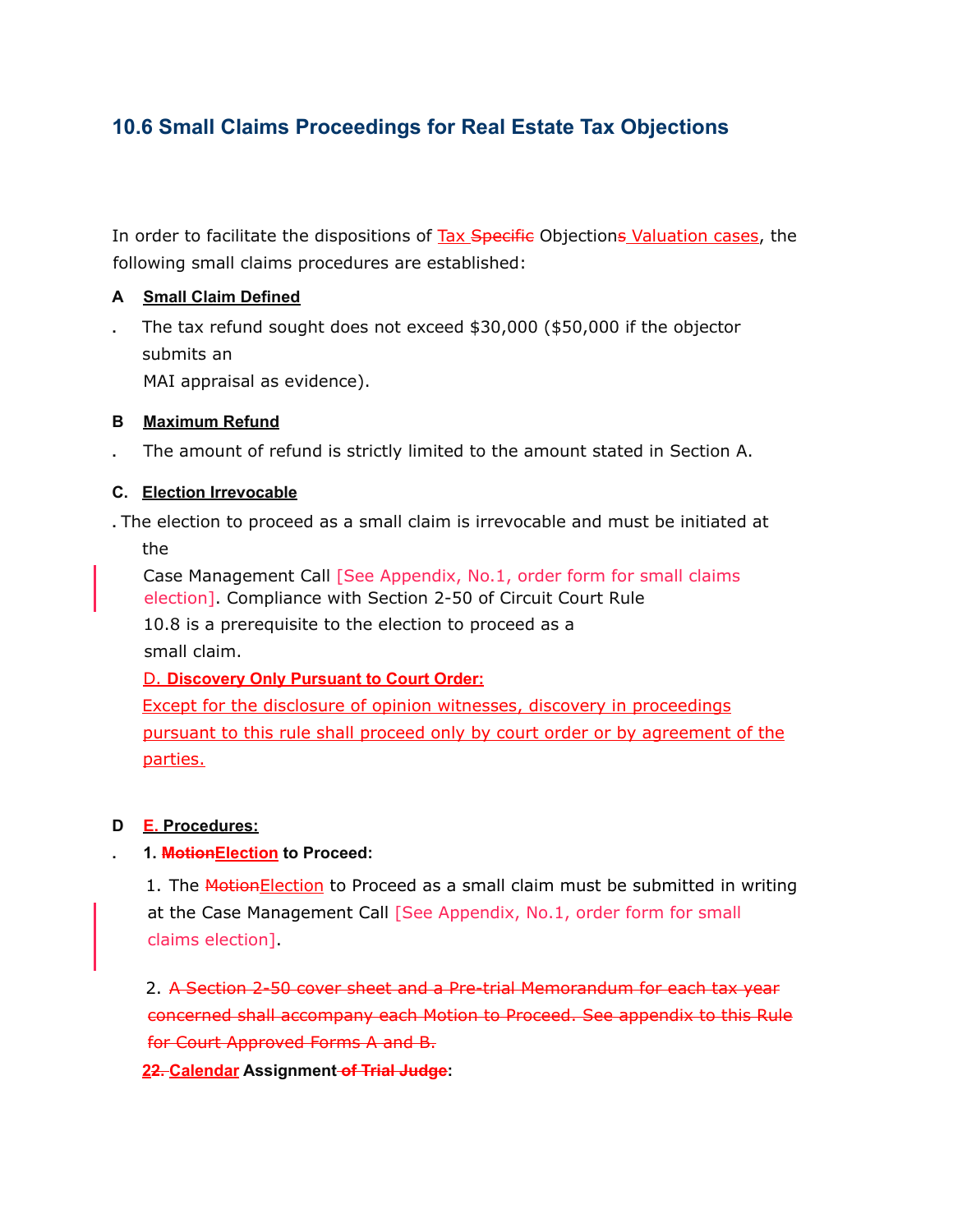Each Tax Objection Valuation case will be assigned to a calendar randomly by the Circuit Court Clerk prior to the Case Management Call...[need to clarify this language] Trial Judge will be assigned to the small claim case at the Case Management Call. [See Appendix, No.1, order for Case Management Call].

#### **3. Scheduling of Pre-trial Settlement:**

The parties to the small claim must obtain a pretrial conference date from the trial judge's clerk within 14 days of the Case Management Call. Failure to schedule a pre-trial conference date within the specified time shall be cause for dismissal of the case for want of prosecution.

## **4.** Scheduling of Status and Pre-Trial Conferences

a.Initial Status Conference. The parties shall appear before the Court or present an order within 4 months of the Case Management Call indicating whether the case has been settled. If the parties have not yet settled the case, the Court shall enter an order setting the case for a Second Status Conference on the first available date for Tax Objection ValuationStatus & PreTrials on the respective calendar in the eighth month following the Case Management Call [See Appenendix, No. 2, order form for setting second status conference.]

3. **b5.** Second Status Conference. The parties shall appear before the Court or present an order indicating whether the case has been settled. If the parties have not settled the case, the Court shall set the case for a mandatory Pre-Trial Conference on the first available date for Tax Objection Valuation Status & Pre-Trials on the respective calendar in the twelfth month following the Case Management Call. [See Appendix No. 3, order form for scheduling mandatory pre-trial converence].

## **c4. Pre-trial Settlement Conference:**

The Court shall conduct a  $p$ P retrial settlement  $\epsilon$ Conference with the parties within 12 months of the Case Management Call84 days (12 weeks) of the Case Management Call. If the parties fail to settle the case during the Pre-Trial Conference, the trial judge shall enter an order setting the last date to disclose opinion witnesses (see section 6), setting the last date to complete discovery, if any (see section 7), and setting the trial date (see section 7).and setting the trial date. Both Parties must cooperate in preparing a final pre-trial order to be delivered to the trial judge 7 days in advance of trial. See Appendix to this Rule for Court Approved Form C.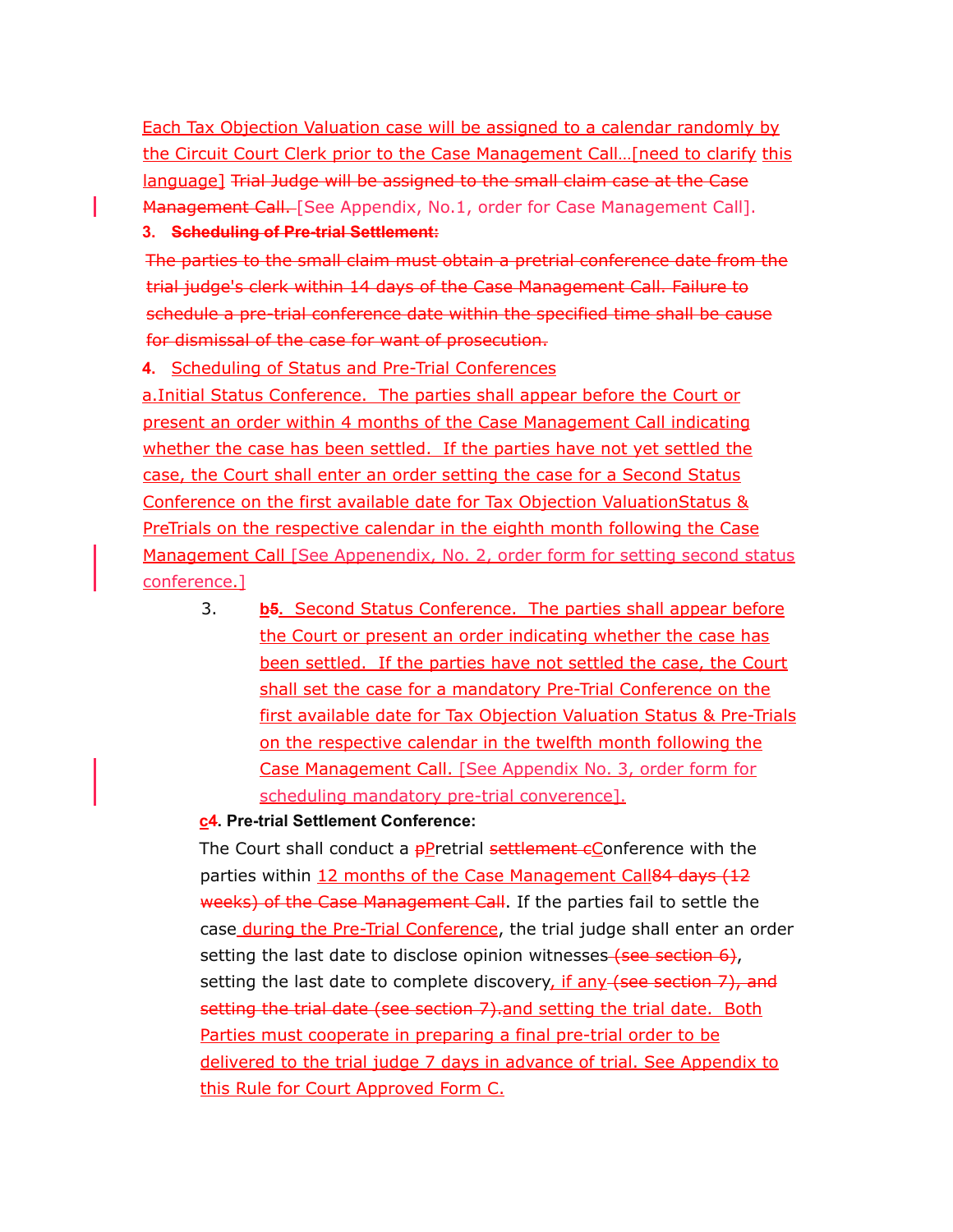#### **5. Discovery Only Pursuant to Court Order:**

Except for the disclosure of opinion witnesses, discovery in proceedings pursuant to this rule shall proceed only by court order or by agreement of the parties.

#### **6. Opinion Witnesses:**

3. Disclosure of Opinion Witnesses:

Both Parties must disclose the identity of their opinion witnesses, their conclusions, opinions, qualifications and reports within 147 days (21 weeks) of the Case Management Call. Failure to disclose by that date shall act as a bar in the case of the testimony of the witnesses and submission of any of their reports.

- 5.
- 6. Duty to Supplement Opinion Disclosures:

A party has a duty to seasonably supplement or amend any prior disclosed information whenever new or additional information subsequently becomes known to that party.

#### **7. Failure to Settle Case:**

## 1. Trial Date:

The parties must complete all discovery within 210 days (30 weeks) of the Case Management Call. The trial date set by the court shall not be sooner than 273 days (39 weeks) after the Case Management Call.

## 2. Final Pre-Trial Order:

Both Parties must cooperate in preparing a final pre-trial order to be delivered to the trial judge 7 days in advance of trial. See Appendix to this Rule for Court Approved Form C.